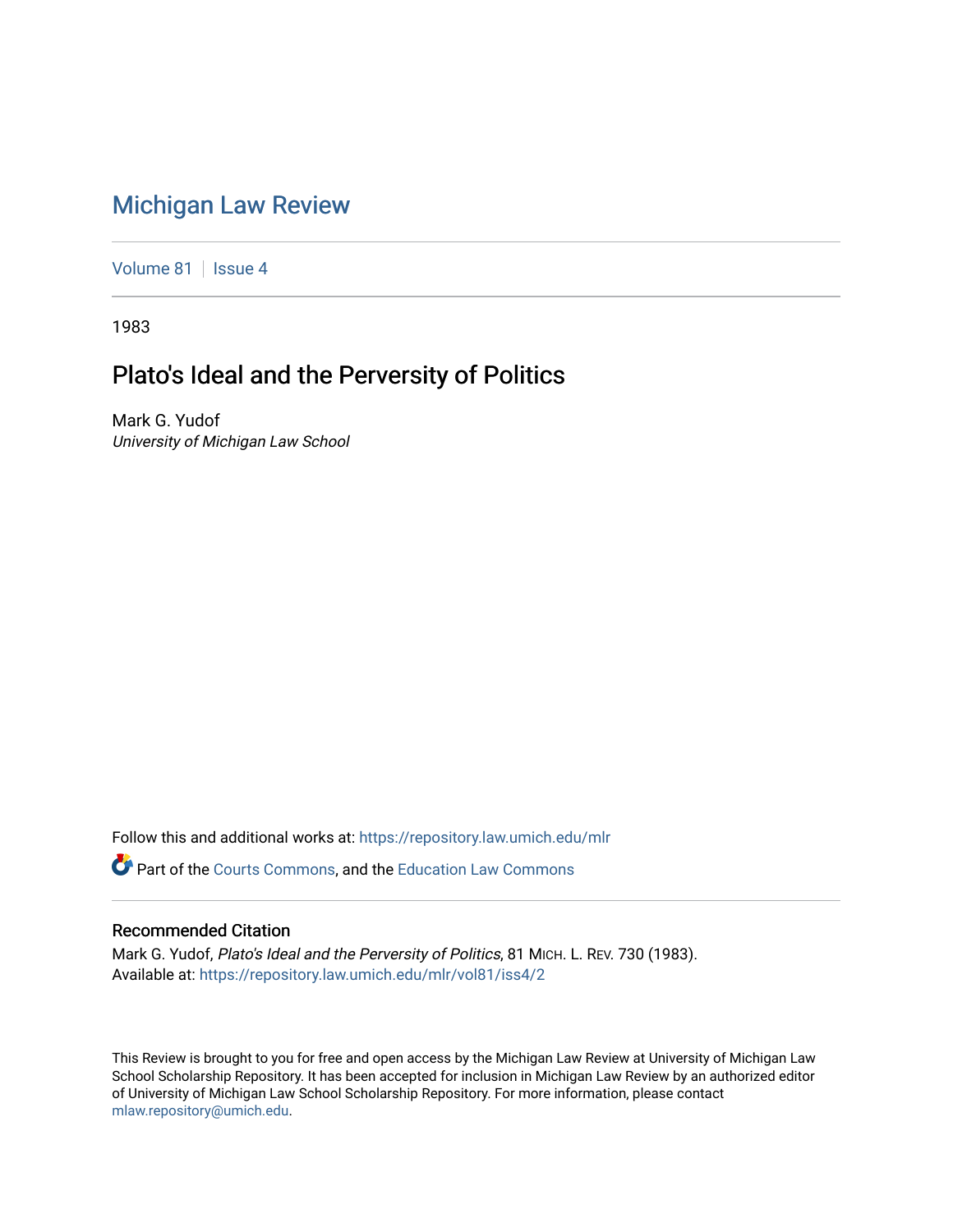# **PLATO'S IDEAL AND THE PERVERSITY OF POLITICS**

### *Mark G. Yudof\**

EDUCATIONAL POLICY MAKING AND THE COURTS: AN EMPIRICAL STUDY OF JUDICIAL ACTIVISM. By *Michael A. Rebell and Arthur R. Block.* Chicago: The University of Chicago Press. 1982. Pp. xv, 319. \$23.

*It will help us to cherish Plato's ideal, without sharing his hasty conclusion about the perversity of those who do not listen to reason.* <sup>1</sup>

*Educational Policy Making and the Courts,* as its subtitle suggests, is much less concerned with demarcating the boundaries of judicial intervention in public school controversies than it is with exploring, from an empirical perspective, the competing assertions frequently made by proponents and opponents of judicial activism. The education sphere, in the light of the controversial nature of many judicial decisions involving teacher seniority, school finance, student rights, bilingual education, and the like, provides a convenient and appropriate context in which to test various hypotheses on the capabilities of courts and the legitimacy of their decisions (p. xi).2 The authors are extremely ambitious. They seek to close the "gap between theoretical debates about judicial activism and empirical research into actual trial court behavior'' (p. xii). If the book does not entirely succeed, and it does not, this does not detract from the pathbreaking nature of the enterprise. Others may build on their research, refining the methodology and more carefully delineating the limits of empirical research with respect to the vexing normative issues of judicial activism.

I.

Rebell and Block were influenced by the views of Abram Chayes, who warmly endorses the book on the dust cover, and in many respects the book attempts to test empirically assertions made by Chayes in his perceptive 1976 article in the *Harvard Law Review.*<sup>3</sup>Chayes suggested that the courts have entered a new era of public law litigation and that this type of litiga-

<sup>\*</sup> Visiting Professor of Law, University of Michigan Law School; Marrs McLean Professor of Law, University of Texas School of Law. - Ed.

<sup>1.</sup> W. LIPPMANN, PUBLIC OPINION 261 (1965).

<sup>2.</sup> *See, e.g.,* **R.** ELMORE & M. McLAUGHLIN, REFORM AND RETRENCHMENT: THE Pou-TICS OF CALIFORNIA SCHOOL FINANCE REFORM (1982); D. HOROWITZ, THE COURTS AND SOCIAL POLICY (1977); R. LEHNE, THE QUEST FOR JUSTICE (1978); LIMITS OF JUSTICE. **(H.**  Kalodner & J. Fishman eds. 1978).

<sup>3.</sup> Chayes, *The Role of the Judge in Public Law Litigation,* 89 HARV. L. REV. 1281 (1976). *See also* Chayes, *Foreword· Public Law Litigation and the Burger Court,* 96 HARV. L. REV. 4 (1982).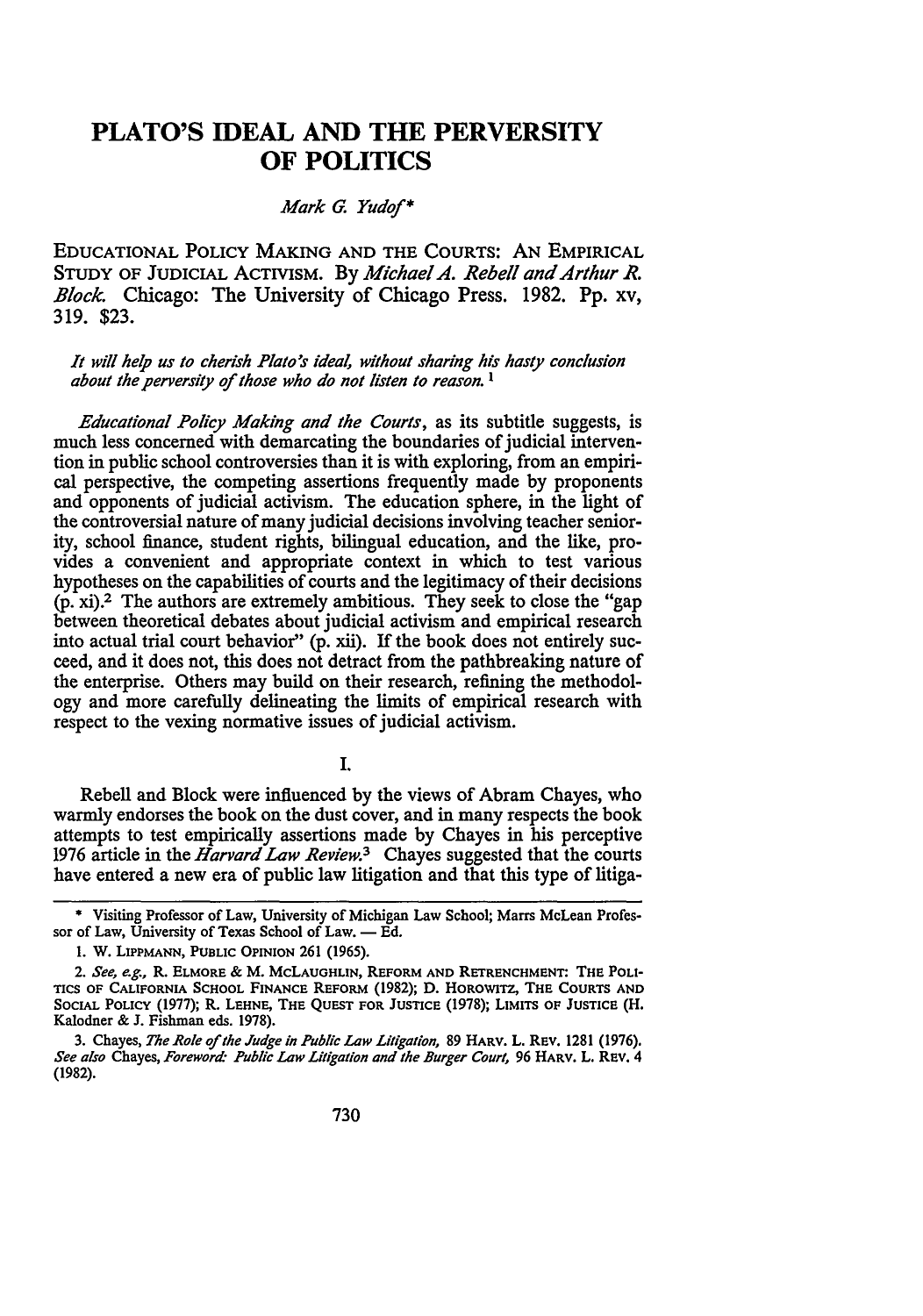tion, involving the operation of public policy and complex institutions, contrasts markedly with traditional litigation involving only disputes between private individuals about private rights (p. 4). Traditional litigation is "bipolar" (involving two opposing interests) and "retrospective" (liability turns on events that have already occurred). The remedies flow naturally from the rights, with the impact of a remedy largely being limited to the immediate parties. Notwithstanding Chief Justice Marshall's dictum on the separation of rights and remedies in *Marbury* v. *Madison,*<sup>4</sup>traditional litigation treats them as highly interdependent. Corbin was more accurate when he said that "[i]n the whole field of law there is no right without a remedy. . . . [T]he only useful test as to the existence of a right is that some legal remedy is provided."<sup>5</sup>

The "new model" litigation departs significantly from these generalizations. The litigation is "multipolar," involving many parties and interests, and the aim is frequently to correct systemic wrongs in complex institutional settings,6 *e.g.,* mental hospitals, public schools, and police departments. The focus may be on group rights (blacks, prisoners, students) more than on individual hurts.7 Given the nature of the wrongs, predictions as to future occurrences are as important as past events, and the remedies are often broad and require significant changes over time in institutional regularities. Remedies do not flow inexorably from the wrongs, $\delta$  and the impact of a court order usually will be felt more widely than in traditional law suits. In order to deal adequately with the factual complexities and to ease the process of implementation,<sup>9</sup> decrees are often negotiated by the parties. The judge's role then becomes more one of orchestrating the proceedings, prodding the parties to agree, and building support among the relevant interest groups, than one of a neutral umpire mandating a particular remedy. <sup>10</sup>

Professor Chayes' article is largely descriptive, and its primary contribution lay in articulating, organizing, and synthesizing changes in the judicial process that lawyers, judges, and scholars only inchoately understood. While the new model does not describe all modern litigations, it focuses attention on the differences in decisional processes between traditional pri-

8. *See, e.g.,* Rhode, *Class Conflicts in Class Actions,* 34 STAN. L. REV. 1183, 1195-200 (1982); Yudof, *School Desegregation: Legal Realism, Reasoned Elaboration, and Social Science Research in the Supreme Court,* 42 LAW & CONTEMP. PROBS., Autumn 1978, at 57.

9. See, e.g., Kirp, Legalism and Politics in School Desegregation, 1981 W1s. L. REV. 924 (discussing the political aspects of implementing school desegregation); Yudof, *Implementation Theories and .Desegregation Realities,* 32 ALA. L. REV. 441 (1980-1981). *See generally* M. Mc-LAUGHLIN, EVALUATION AND REFORM: THE ELEMENTARY AND SECONDARY EDUCATION Acr OF 1965, TITLE I (1975); Berman, *The Study* of *Macro- and Micro-Implementation,* 26 PUB. POLY. 157 (1978); Elmore, *Backward Mapping: Implementation Research and Policy Decisions,* 94 PoL. Sci. Q. 601 (1979); Elmore, *Organizational Models* of *Social Program Implementation,* 26 PUB. POLY. 185 (1978).

10. *See* Diver, *The Judge as Political Power Broker, 65* VA. L. REV. 43 (1979).

<sup>4.</sup> *5* U.S. (l Cranch) 137, 162-63 (1803).

*<sup>5. 5</sup>* A. CORBIN, CORBIN ON CONTRACTS 2 (1964).

<sup>6.</sup> *See generally Symposium: Legal Remedies in a Society* of *Large-Scale Organizations,*  1981 W1s. L. REV. 861.

<sup>7.</sup> *See generally* Fiss, *Groups and the Equal Protection Clause, 5* PHIL. & PUB. AFF. 107 (1976); Van Dyke, *Justice as Fairness: For Groups?*, 69 Am. Pol. Sci. Rev. 607 (1975).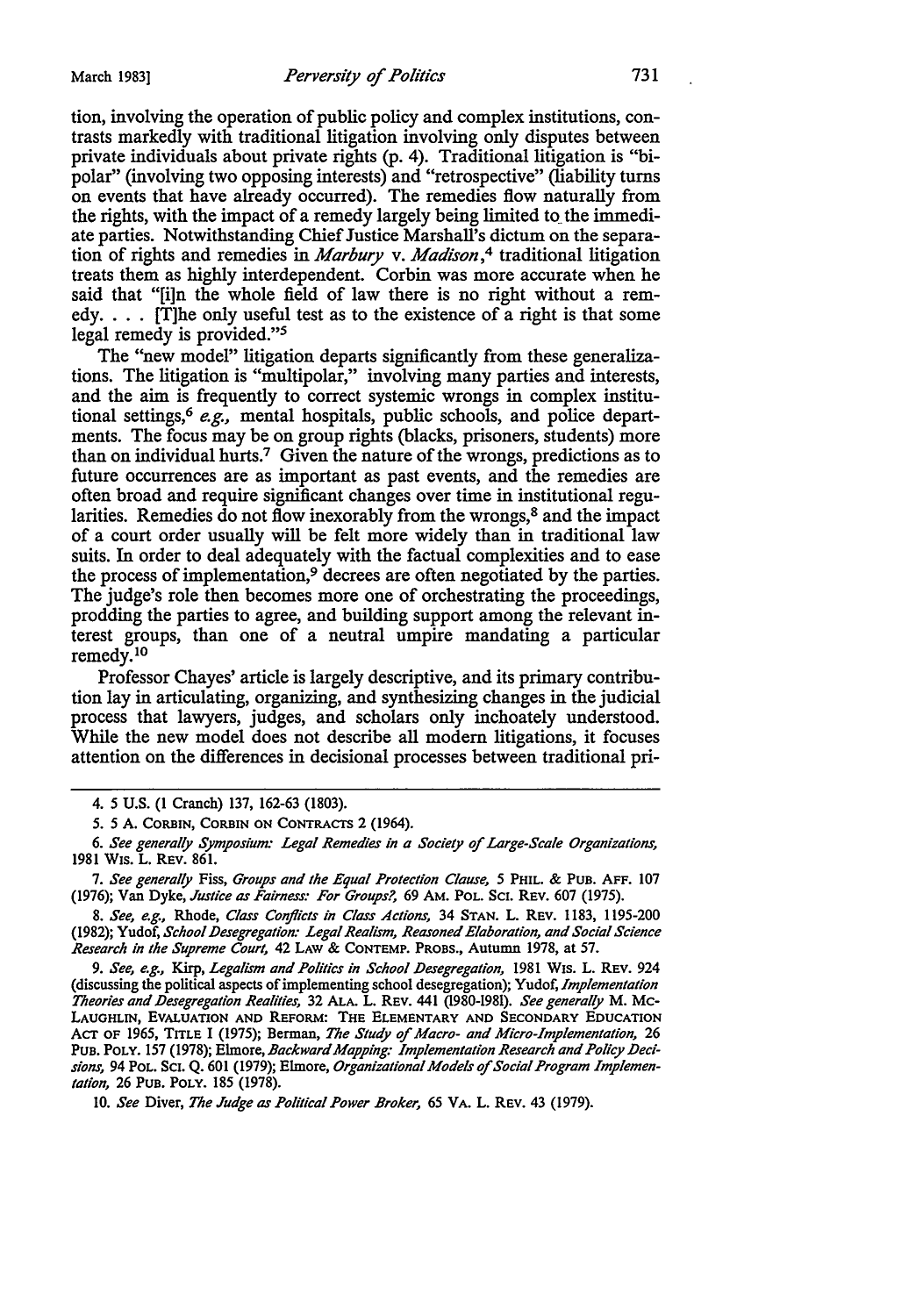vate law claims *(e.g.,* contracts, torts, and property) and more controversial constitutional and statutory litigations in such diverse areas as reapportionment, school desegregation, and employment discrimination. The new model clarifies the often heated debates over standing, class actions, ripeness, and mootness by revealing that the antagonists often hold widely disparate views as to the nature of the judicial process.<sup>11</sup> But equally as important, Chayes' analysis poses problems for those defending and advocating an expansive role for the judiciary. If courts are to engage in broad factfinding to decide multipolar disputes, and to participate in the fashioning of broad remedies oriented to the future, are they not acting as legislative bodies? How competent are courts to engage in such tasks? What do courts know about interpreting social science evidence?12 Do the parties before courts represent the full range of interests in a policy area? Is not the adversarial process too piecemeal for the articulation of broad policy? How can courts monitor and enforce decrees requiring widespread cooperation and institutional action? In short, do courts have the institutional capability to perform the tasks assigned to them or assumed by them under the public interest litigation model?<sup>13</sup>

Capability, of course, is not unrelated to legitimacy of authority. Deference is frequently accorded those who exercise authority wisely. For example, patients may allow physicians to exercise authority over their care because they think that physicians know best, that they make good decisions, that they provide needed treatment in a highly skilled manner. 14 Similarly, if courts are discharging their new responsibilities well, this may be a reason to continue to assign those responsibilities to courts. Chayes said as much in his public law litigation article, cryptically defending judicial activism on instrumental grounds.<sup>15</sup>

But the ache of judicial review in a democracy does not go away so easily. Tyrants may also make sound decisions; the trains may run on time; the economy and standard of living may improve. But the exercise of authority, however capably or wisely, may be illegitimate. As Robert Dahl and Charles Lindblom have stated, democracy requires that citizens have the "last say," that they have the real ability to select leaders and influence policy decisions. The "First Problem of Politics . . . is the antique and yet ever recurring problem of how citizens can keep their rulers from becoming tyrants."<sup>16</sup> While it may be fatuous to believe that a majority of citizens actually approves of every decision made by public officials, the consent of the governed requires, at a minimum, a process of consultation between leaders and the citizenry, a process that legitimates the exercise of

- 14. *See* C. LINDBLOM, POLITICS AND MARKETS 18 (1977).
- 15. *See* Chayes, *supra* note 3, at 1313-16.

#### 16. R. DAHL & C. LINDBLOM, POLITICS, ECONOMICS AND WELFARE 273, 276 (1976).

<sup>11.</sup> *See generally* Chayes, *Foreword· Public Law Litigation and the Burger Court,* 96 HARV. L. REV. 4 (1982); Rhode, *supra* note 8.

<sup>12.</sup> *See, eg.,* Wolf, *Nor/hem School JJesegregation and Residential Choice,* 1977 SUP. CT. REV. 63.

<sup>13.</sup> *See* references in note 2 *supra. See also* Diver, *supra* note 10; Glazer, *Should Judges Administer Social Services?,* 50 Pua. INTEREST 64 (1978); Kirp, *supra* note 9; Note, *Implemen• /ation Problems in Institutional Reform Litigation,* 91 HARV. L. REV. 428 (1977).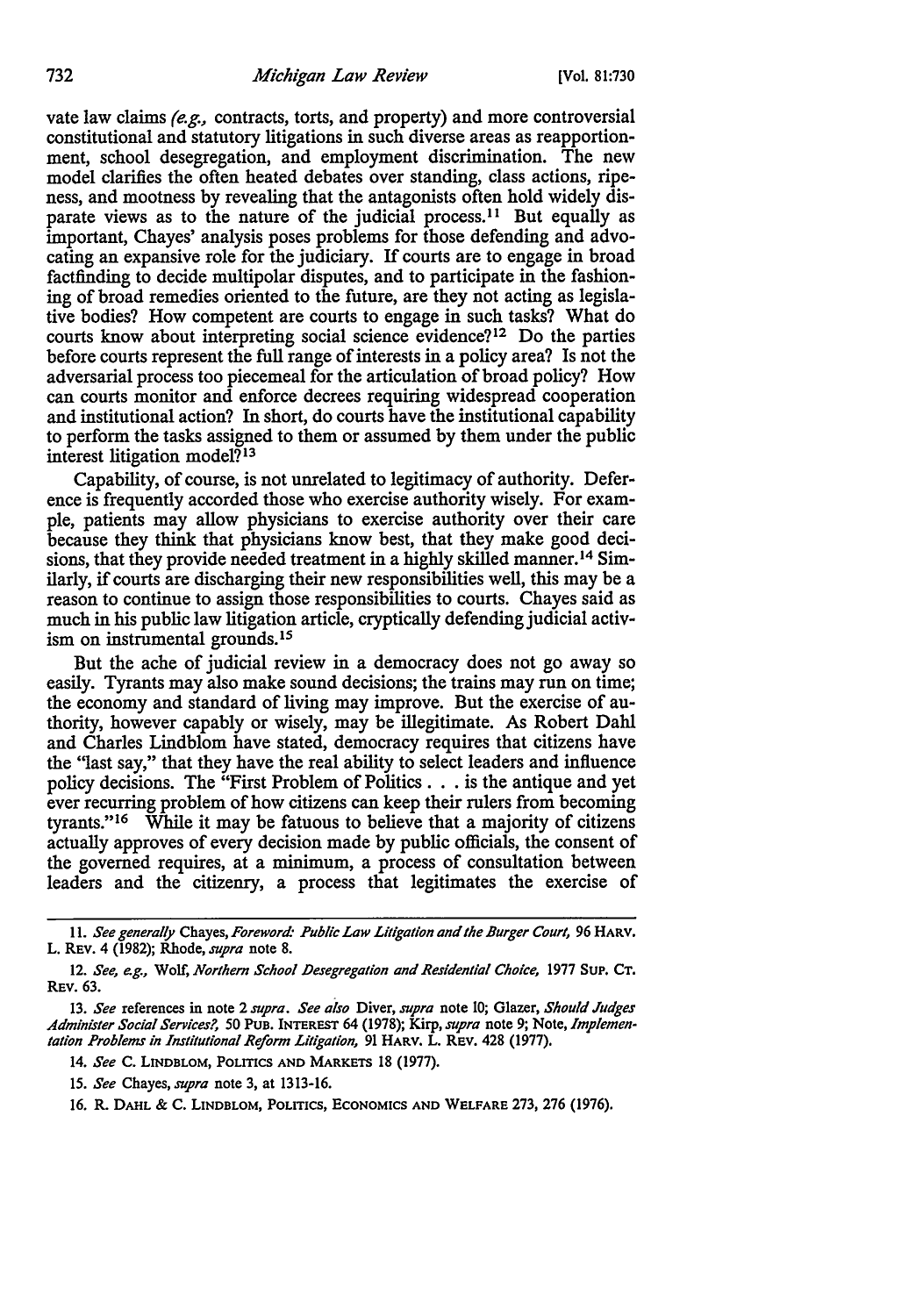### authority. <sup>17</sup>

In riveting our attention to the new breed of public interest litigation, Professor Chayes takes us beyond the capability question, and reopens the traditional debate over the legitimacy of courts entertaining such litigations. As law suits begin to resemble, less and less, traditional bipolar litigations, one significant justification for judicial review begins to fade. Chief Justice Marshall argued 180 years ago that "[i]t is emphatically the province and duty of the judicial department to say what the law is. Those who apply the rule to particular cases, must of necessity expound and interpret that rule."<sup>18</sup> In part, he defended judicial review on the ground that the judiciary must interpret and apply the Constitution and laws, as duly enacted, if it were charged with the responsibility of deciding concrete cases. Many have disagreed with Marshall, particularly with regard to the finality of judicial review. 19 But what if, as Chayes' analysis suggests, courts were deciding matters of broad public policy in the absence of a "case" or "law" in the traditional sense? Is the exercise of judicial authority legitimate under such circumstances?20

In responding to such quandaries, Rebell and Block move beyond the utilitarian defense of Chayes, perhaps sensing that utility alone is not enough<sup>21</sup> and that, in any event, there are conflicting views as to the efficacy of the courts' work in public interest cases. They rely upon the theories of Herbert Wechsler<sup>22</sup> and Ronald Dworkin<sup>23</sup> for the proposition that "[t]o the extent that courts decide issues in terms of 'principles,' they are acting within the proper sphere of judicial decision making; to the extent that they decide issues in terms of 'policies,' they are, according to the critics, intruding into the legislative or executive domain" (p. 23). Strangely enough, there is not much elaboration by the authors as to how principled judicial decisionmaking enhances the legitimacy of the exercise of judicial authority. They largely limit themselves to quoting from Dworkin:

[T]he line between "principle" and "policy'' is difficult to establish. . . . Nevertheless, we agree with Dworkin that "the direction to these judges to decide cases on grounds of principle cannot have the same effect that the direction to decide on grounds of policy would have." [P. 23.]

18. Marbury v. Madison, *5* U.S. (1 Cranch) 137, 177 (1803). *See also* THE FEDERALIST, No. 78, at 525 (A. Hamilton) (J. Cooke ed. 1961).

23. *See* R. DWORKIN, *supra* note 21.

<sup>17.</sup> As Charles Frankel put it,

<sup>&</sup>quot;Government by consent" cannot be interpreted to mean that those who are governed necessarily agree with what their rulers decide to do. Nor can it mean that "the majority" agrees. For in a democracy the minority, too, is presumably governed by its consent. But to speak of majorities and minorities and the inevitability of disagreements is to suggest what "government by consent" expresses. It expresses the hope for a society in which ordinary people can influence the actions their leaders take . . . . [T]hey are required to obey only after having been actively consulted by those who issue the orders.

C. FRANKEL, THE DEMOCRATIC PROSPECT 34 (1962).

<sup>19.</sup> *See, e.g.,* L. HAND, THE BILL OF RIGHTS 9-10 (1958).

<sup>20.</sup> *See* Hart, *American Jurisprudence Through English Eyes: The Nightmare and the Noble Dream, 11 GA. L. REV. 969 (1977).* 

<sup>21.</sup> *See generally* R. DWORKIN, TAKING RIGHTS SERIOUSLY (1977).

<sup>22.</sup> *See* Wechsler, *Toward Neutral Principles of Constitutional Law,* 73 HARV. L. REV. 1 (1959).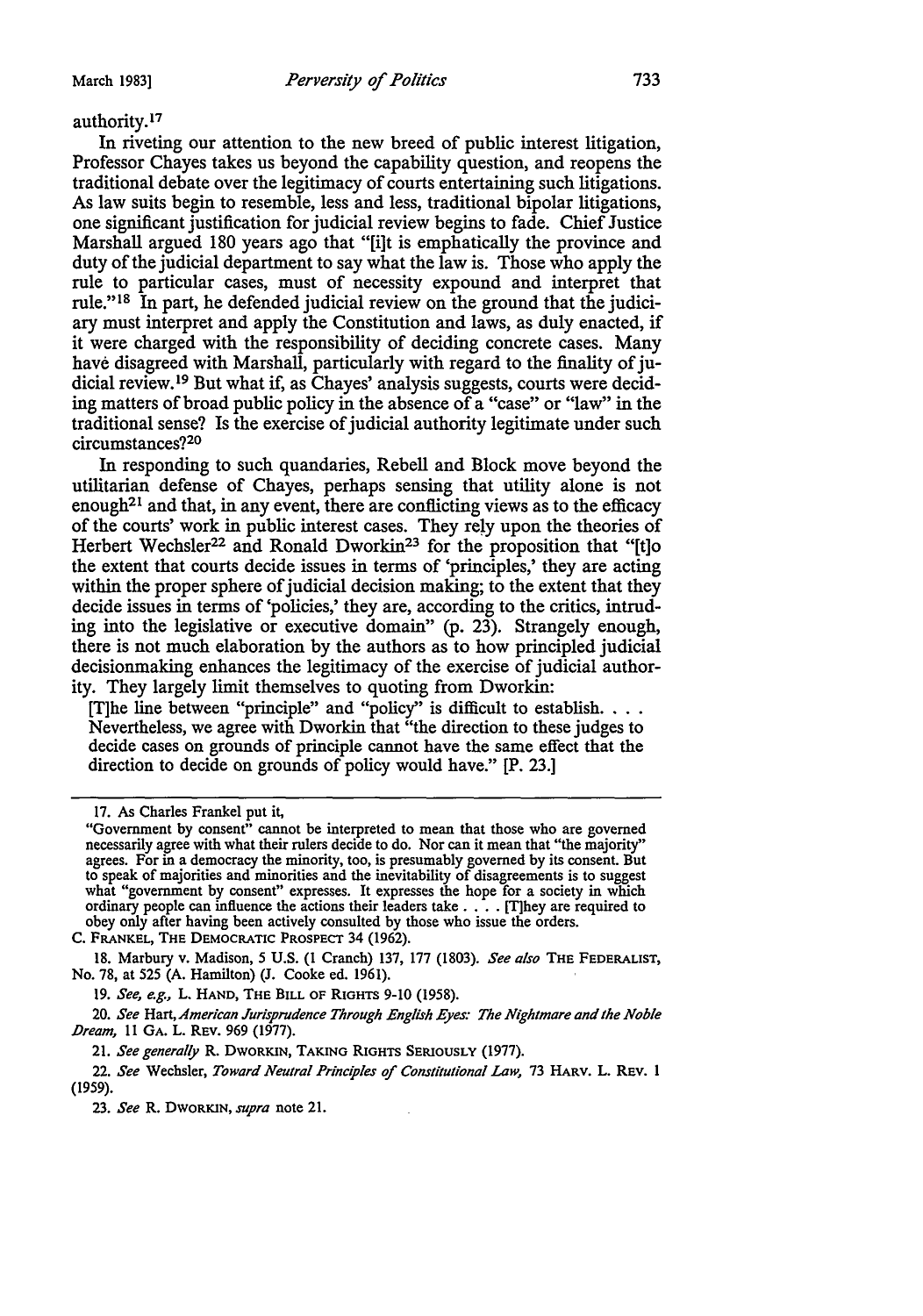The same assertion is made at a number of other points in the book *(e.g.* , pp. xi-xii, 7, 201).

The failure to elaborate on principled decisionmaking is unfortunate. This is evident in the commingling of the theories of Wechsler and Dworkin. Presumably, the requirements of neutral principles and reasoned elaboration of those principles in judicial opinions reflect the notion that judicial power should not be exercised in the same manner as legislative power. The corollary assumption is that the expertise of courts lies in articulating and applying neutral principles, that they have been delegated responsibility to resolve controversies by reasoning by example or analogy in accordance with "a coherent body of principled rules."<sup>24</sup> And, more than that, the principles and applications should be embedded in a "comprehensive system," a commitment that Lon Fuller argued leads to reliance on "legal fictions."<sup>25</sup>

The mode of decisionmaking required of courts is, in some loose sense, a substitute for the substantive and procedural rules adopted by elective bodies to control discretion in government bureaucracies.<sup>26</sup> But neutrality of principle cannot suffice. As the late Alexander Bickel noted, it leaves the "hardest questions" unanswered: ''Which values, among adequately neutral and general ones, qualify as sufficiently important or fundamental or whathaveyou to be vindicated by the Court against other values affirmed by legislative acts?"27 The contribution of Dworkin to the debate, in the authors' words, is his argument that "legal rights may be based not only on a discrete set of applicable precedents and statutes, but also on justifying principles derived from institutional structures and morality, and political theories integrating the two" (p. 9).

A legitimate principle needs to be more than general and neutral; it needs to be derived from a legitimate source. Otherwise, the principle itself is illegitimate. Thus, the legitimacy of judicial activism in constitutional litigation cannot be determined, absent agreement on a theory of constitutional interpretation that identifies legitimate sources for principles. But the authors do not propound such a theory. They do not respond to Dworkin's many critics.<sup>28</sup> They do not pick a point on the continuum from Thomas Grey's unwritten constitution<sup>29</sup> to Raoul Berger's search for original intent in text and history.30 They appear agnostic about the nature of the principles they examine.

By virtue of its conceptualization, the study then is largely limited to comparing the decisionmaking approaches of legislative and judicial bodies, and, as the authors admit, the results are inconclusive as to the legitimacy of judicial activism (p. 25). Even assuming that courts and litigants frame policy arguments in terms of principle, a natural tendency if they are

- 29. *See* Grey, *JJo We Have an Unwritten Constitution?, 21* STAN. L. REV. 703 (1975).
- 30. *See* R. BERGER, GOVERNMENT BY JUDICIARY (1977).

<sup>24.</sup> A. BICKEL, THE LEAST DANGEROUS BRANCH 25 (1962).

<sup>25.</sup> L. FULLER, LEGAL FICTIONS 49-53 (1967).

<sup>26.</sup> *See generally* K. DAVIS, DISCRETIONARY JUSTICE (1969); **T.** Low1, THE END OF LIBER· ALISM (2d ed. 1979); **P.** SELZNICK, LAW, SOCIETY, AND INDUSTRIAL JUSTICE (1969).

<sup>27.</sup> A. BICKEL, *supra* note 24, at 55.

<sup>28.</sup> See, e.g., Greenawalt, Policy, Rights, and Judicial Decision, 11 GA. L. REV. 991 (1977).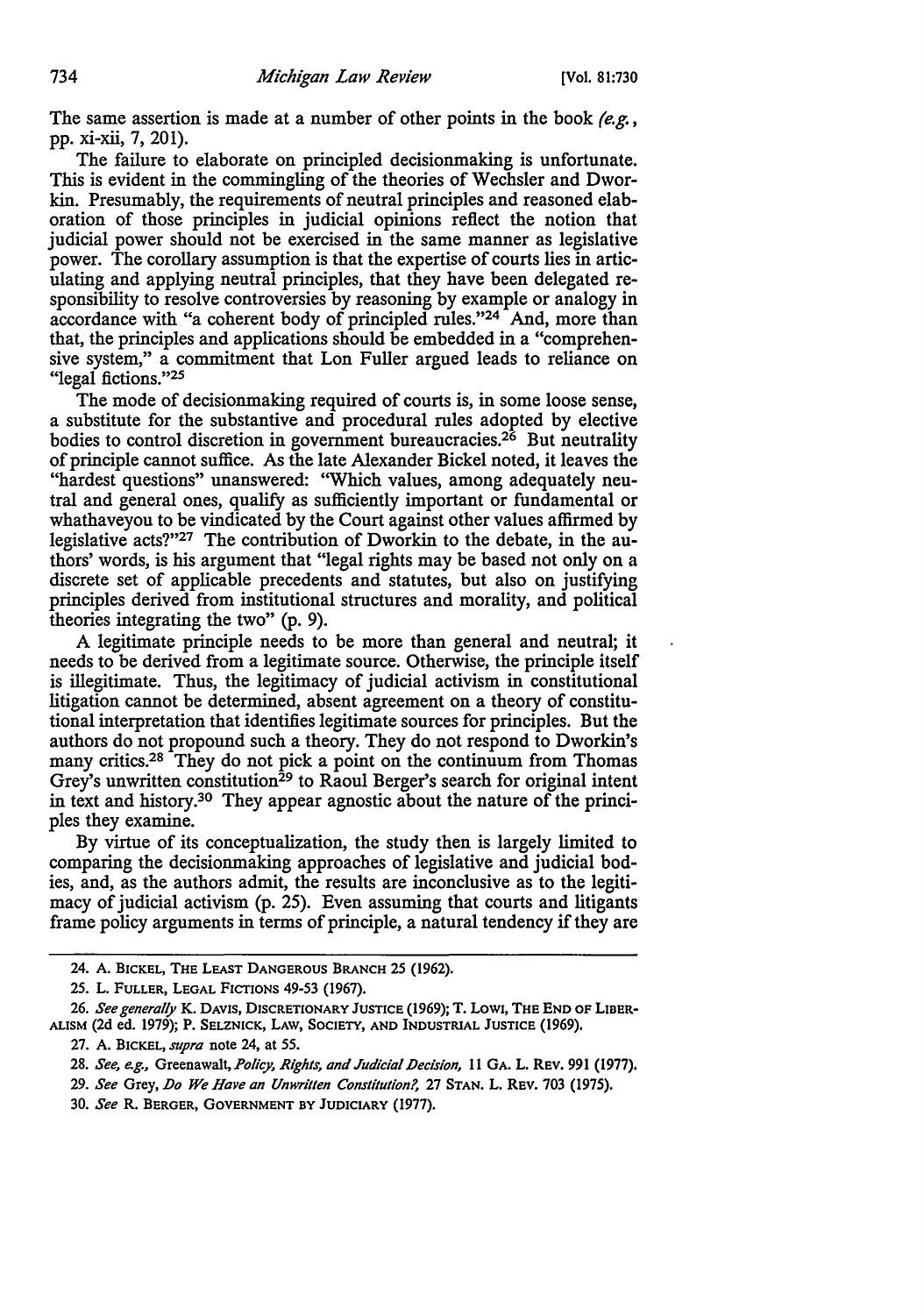to avoid charges of usurpation of authority, and assuming further that policies and principles can be distinguished in hard cases (a point the authors found sticky), the inferences to be drawn are quite limited. *Educational Policy Making and the Courts* tells us more about the differences in how courts and legislatures approach problems, and how the authors approach courts and legislatures, than it does about the legitimacy of judicial activism.

#### II

The major empirical component of *Educational Policy Making and the Courts* is a study of 65 randomly selected education cases litigated in federal district courts between 1970 and 1977 (p. 21). Individual document files were assembled for each of the "caselets," and researchers reviewed court opinions, key pleadings, briefs, and other materials from court files (p. 224). In 60 of the 65 cases, the researchers were able to interview the attorneys for the principal parties (p. 225). The authors constructed a set of questions to be answered for each caselet, and reports were drafted by researchers under the direction of the principal investigators (pp. 224-25). These questions ranged from straightforward requests for information (for example, did the court retain jurisdiction over the case and for how long?) to more difficult qualitative evaluations of the claims and their resolution (for example, what was the degree of compliance with the court's order, and how novel was plaintiff's legal theory?). The authors present the results of the caselet studies in four chapters, each of which deals with a particular aspect of legitimacy or capability: "Principle/Policy Issues" (chapter 2), "Interest Representation Issues (chapter 3), "Fact-finding Capability Issues" (chapter 4), and "Remedial Capability Issues" (chapter 5). These chapters occupy about fifty pages and are crisply organized and written, with a "summary of findings" at the end of each.

The caselet analysis is supplemented by two detailed comparative case studies of legislative and judicial decisionmaking in the education sphere, and these two case studies take up more than twice as many pages as the more quantitatively oriented summaries of the caselet findings. The New York study concerns judicial and legislative responses to disputes between those seeking to increase the proportion of minority teachers and principals in New York City public schools and those committed to traditional hiring practices, seniority rules, and lay-off procedures. The second case study focuses on the recent bilingual-bicultural education controversy in Colorado, and the efforts of Mexican-Americans to alter the curriculum in public schools and to secure the hiring of more Mexican-American personnel. Four chapters are devoted to the case studies. They are rich in detail, and give the reader a feel for the complexity and subtleties of public interest litigation that, inevitably, cannot be obtained from the caselets. At the conclusion of each chapter, the authors analyze their research from the perspectives of principle/policy, interest representation, factfinding, and remedial issues, and, with few exceptions, the findings are broadly consistent with the findings for the caselet study.

The discussion of interest representation issues is, in some ways, the most puzzling aspect of the book. To the extent that all interested parties are represented in a public interest litigation, this would appear to reflect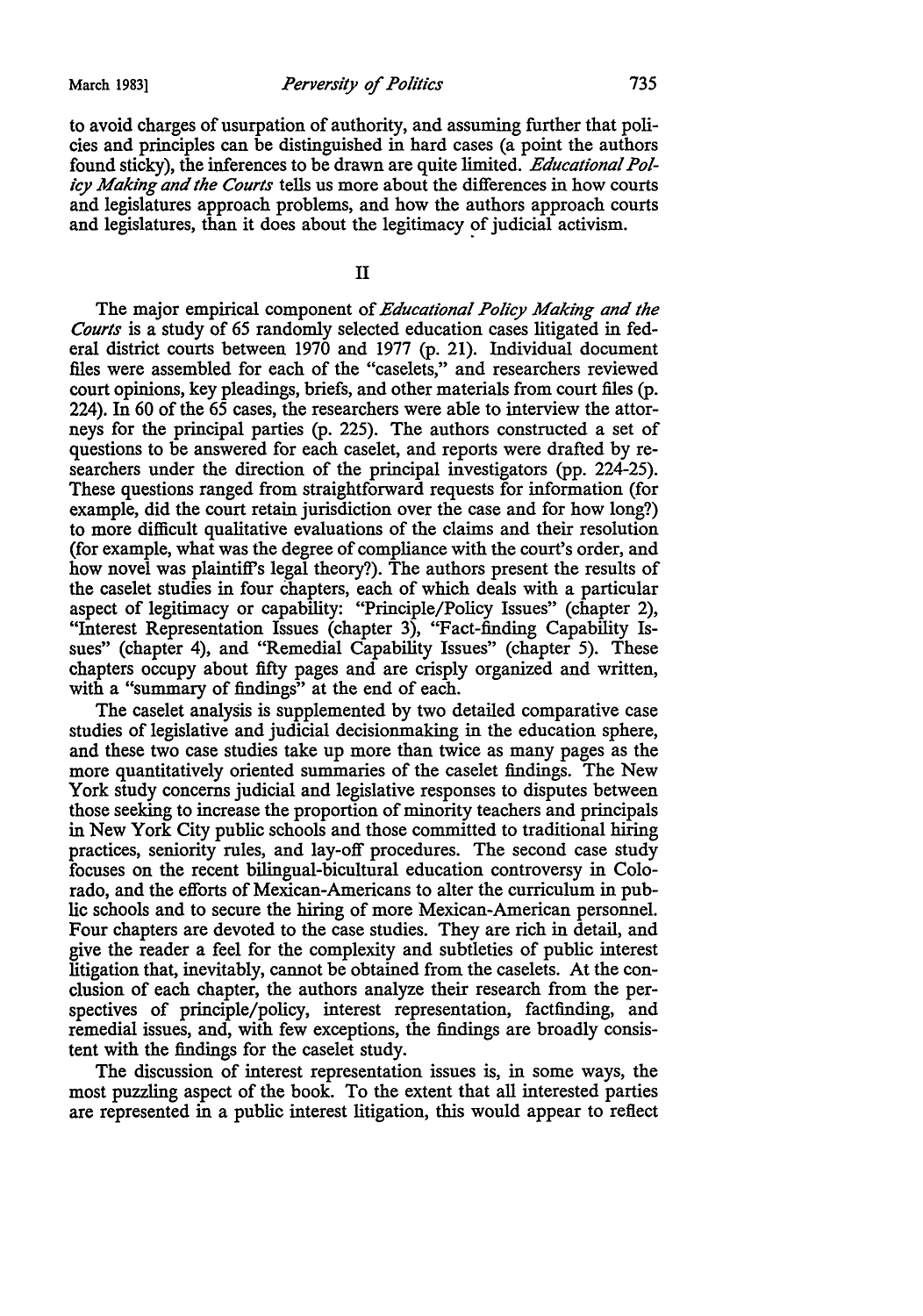more on the *capability* of courts in adjudicating such matters than on the *legitimacy* of their doing so. That is true if one eschews utilitarian defenses of legitimacy, $31$  as the authors do. That is, if the court is aware of all of the benefits and costs of a decision, that decision is more likely to be correct and workable. The authors, on the other hand, argue that

[t]o the extent that courts today engage in . . . policy deliberations, the legitimacy of their actions is clearly undermined if (as under the traditional bipolar model) a limited number of litigants speak only for their particular interests and the courts receive no direct input concerning the perspectives or needs of the majority of citizens who might be affected by a wide-ranging decree. [P. 9.]

The authors' perspective on interest representation suggests theories of legitimacy apart from, and perhaps inconsistent with, the principle/policy dichotomy. Wider interest representation is relevant to legitimacy only if one believes that it enhances accountability (gives citizens something like the "last word") or that democracy entails giving minorities, underrepresented in legislative bodies, the opportunity to check majoritarian excesses through the judicial process.32 It is as if the authors are saying that courts should engage in principled decisionmaking, but if they depart from principle and fashion policy, that too is appropriate so long as courts consider all of the relevant interests and issues. Principled decisions, derived pursuant to an acceptable theory of judicial review, would not necessarily require broad interest representation, except insofar as principles may be accommodated or blunted by the likely consequences of their application.

A majority of the sixty-five cases in the sample were brought by minority individuals or groups, and these plaintiffs tended to prevail more frequently than "other'' plaintiffs (p. 42). This is not surprising and is consistent with the view that judicial review protects interests thought to be at risk in pluralistic political processes, and that this is a legitimate function for courts. Nonetheless, as the authors admit (p. 36), the fact that minority groups frequently prevail in the courts does not necessarily mean that they do not have "fair access to the legislative process" (p. 36). Minority individuals and groups may tum to courts to maximize their chances of success even in circumstances where they are not frozen out of legislative processes. Further, the frequency of minority success in court tells us little about whether decisions are principled, and may run counter to the proposition that courts are aware of and respond to the "needs of the majority of citizens" (p. 9).

The treatment of other interest representation issues is provocative. In seventy-one percent of the cases, the plaintiffs requested certification of a class, but such certification was granted in less than half of the cases (pp. 42-43). In many cases, the court simply ignored or neglected these requests, and in a smaller percentage of cases the requests were denied outright, largely on technical grounds (pp. 42-43). Perhaps these statistics indicate a desire to represent broadly a large class, but as the authors correctly note, there is little evidence to suggest that judges are taking meaningful meas-

<sup>31.</sup> *See generally* Rhode, *supra* note 8, at 1200-01.

<sup>32.</sup> *See, e.g.,* J. CHOPER, JUDICIAL REVIEW AND THE NATIONAL POLITICAL PROCESS 129- 70 (1980); J. ELY, DEMOCRACY AND DISTRUST (1980).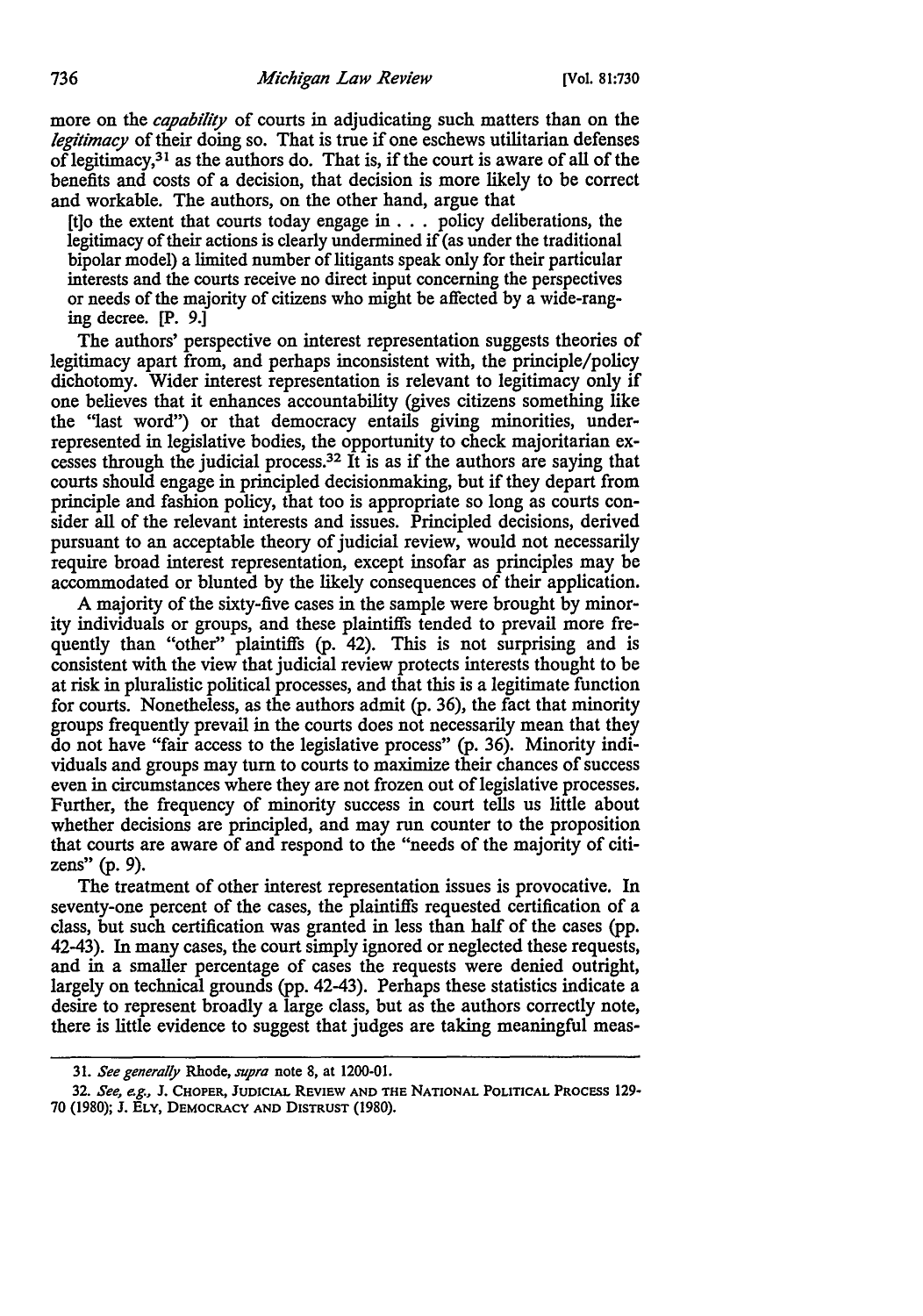ures in education cases to assure themselves of the representativeness of the plaintiffs claims (p. 38). Nor does pursuit of class action status necessarily suggest that public interest attorneys address their clients' preferences rather than their own philosophical predilections<sup>33</sup> (p. 42). Courts, however, do tend to grant motions for joinder, intervention, or *amicus* status, and a majority of the cases involved multiple plaintiffs or defendants or groups. But courts did not encourage additional interests to participate, perhaps fearing that more participants would bring more complexity and delay to the litigation. The authors surmise that some interests and perspectives may not have been represented in these judicial proceedings (p. 43). Whatever the consequences for Chayes' "new model" litigation, the authors reach the striking conclusion that legislatures and courts are equally adept or inept in terms of canvassing the different interests and issues in their decision making processes.<sup>34</sup> And the nature of the controversy, "rather than [the] ... inherent institutional characteristics of the judicial or legislative forums," appears to determine the "breadth and depth of interest representation" (pp. 193-94).

With regard to factfinding capability issues, *Educational Policy Making and the Courts* should do much to dispel the myth that courts are less capable than legislative bodies in eliciting and analyzing factual information. When one reads the critical evaluations of the judicial process emanating from social scientists, one often imagines legislative bodies with extensive staffs drawn from eminent scholars of the Brookings Institution or the Rand Corporation and hapless courts mired in nineteenth-century rules of evidence and procedure.35 Attorneys work diligently to suppress or distort facts, the adversary process reveals only a small slice of the larger pie of information that should undergird decisions, and judges, untutored in statistics and social science methodologies, ignore the revealed truths of social science. Legislators, while imperfect, attend more closely to the facts, to the difficulties in implementing legal mandates, and to the relationships among policy areas. This "conventional wisdom" is contrary to the experiences of many who have participated in judicial and legislative proceedings.

Rebell and Block show that judges, particularly federal judges in public interest litigations, appear anxious to illuminate the issues with facts, the discovery process is usually quite extensive, and social scientists are frequently enlisted to offer testimony on the heady issues before the court. Without juries, there is a tendency to consider virtually any piece of evidence proffered by the parties. The parties, anxious to bolster their posi-

35. *See* notes 2 & 12, *supra.* 

<sup>33.</sup> *See generally* Dell, *Serving Two Masters: Integration Ideals and Client Interests in*  School Desegregation Litigation, 85 YALE L.J. 470 (1976) (discussing the potential conflict between the client's desires and the attorney's ideology); Rhode, *supra* note 8, at 1293-94.

<sup>34.</sup> The New York comparative study demonstrates that the same groups tend to participate in the legislative and judicial processes with respect to particular education issues, albeit minority groups were more influential in the court proceedings. Pp. 141-42. In Colorado, the comparative pattern of representation was the same, but in both forums the controversy was bipolar, largely pitting Mexican-American organizations and legislators against more conservative state officials and legislators. Interestingly, plaintiffs prevailed in the Colorado legislature and lost in federal court. The authors swallow hard and admit that the Colorado experience is an "exception" to their hypotheses about minority access to legislative bodies. P. 193.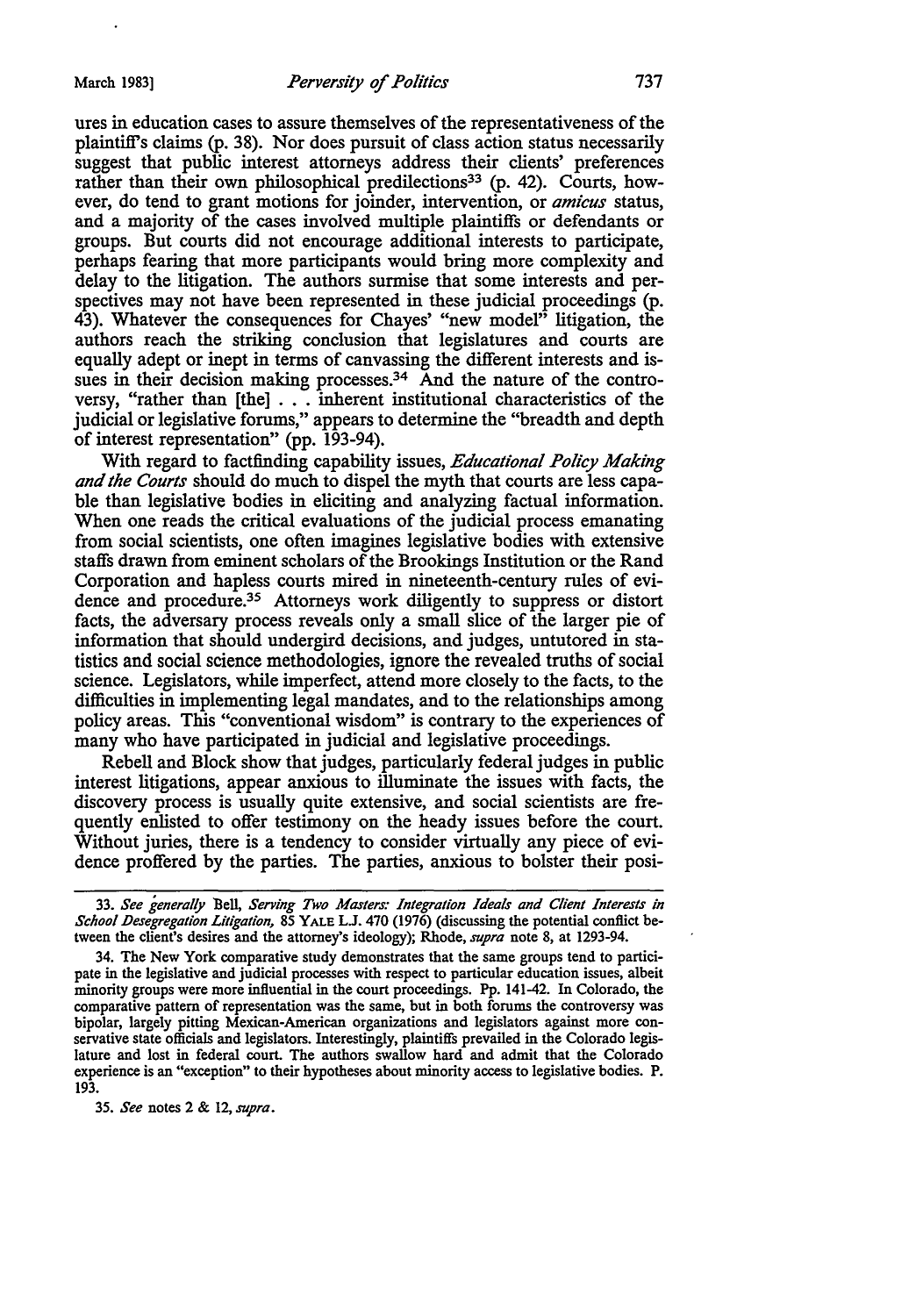tions, happily seize on supportive social science research, often in a kneejerk manner.<sup>36</sup> The authors have the impression that judges are quite attentive to the evidence, albeit they tend to challenge the efficacy or relevance of social science offerings. By way of contrast, legislatures often have inadequate staffs, and individual legislators may rush to judgment without being fully apprised of the issues and facts. In my experience, legislative hearings are more ritualistic than court hearings. Each side calls its witnesses, and testimony often is sought more to generate public and media support for or opposition to a bill than it is to inform decision making. Rather than crafty cross-examination, hostile witnesses may be greeted with silence or the absence of members of the committee. In short, legislative proceedings may be as adversarial as court proceedings, and yet allow for a less orderly and less meticulous evaluation of the facts. This is not to say that either judges or legislators are adept at analyzing complicated facts (both often misinterpret social science findings), nor is it to suggest the legitimacy of courts exercising broad authority to settle policy disputes. But in an effort to lop off every head of the hydra-headed monster of judicial activism, critics too frequently distort this capability question in an effort to bolster their position on the legitimacy issue.

The authors are adept at demonstrating the comparative competence of courts with respect to factfinding issues, but they do so primarily through elaboration of caselets (pp. 45-46) or the longer case studies. $37$  In one case, for example, a cooperative discovery process generated all the data required for extensive social science studies by both parties.38 In particular, Rebell and Block argue that public agencies often felt an obligation to disclose information relating to broad questions of educational policy (p. 46). Further, as the New York case study demonstrates, judges are able to chide the parties into doing the leg-work to provide additional data necessary to the adjudication of the suit (p. 143). They suggest that courts compensate for their own lack of staff resources "by inducing the parties themselves to gather and submit the necessary information" (p. 143).

With regard to the treatment of social science evidence, the authors were unable to demonstrate that attentiveness to such evidence leads to reliance on it. Judges rarely based their decision on the testimony of social scientists (p. 37). Rather judges tended to employ various "avoidance devices" to resolve social science controversies. This is not surprising. Courts may have a healthy desire to rest their decisions on narrow grounds, leaving the broader issues to the political process. Citation to policy studies often leads

<sup>36.</sup> *See* Yudof, *supra* note 8.

<sup>37.</sup> The quantitative analysis yields precious few insights into the factfinding process. For example, it is not clear what inferences one should draw from the statistics showing that formal discovery requests were made in 38 of the 65 cases and that courts ruled on the fairness of discovery in only 7 cases. P. 45.

<sup>38.</sup> Brown v. Board of Educ., 386 F. Supp. 110 (N.D. Ill. 1974), an intra-district school financing suit brought in Chicago, indicates how discovery may be used to aid in the decisionmaking process. The school district supplied plaintiffs with extensive records on expenditure patterns and staffing, and the plaintiffs used these records to provide the data for analysis by experts. The reports of plaintiffs' experts were turned over to the defendants, and defendants' experts reanalyzed the data and fashioned their own reports. The cooperative process of exchanging information led to agreement on a number of factual issues. P. 45.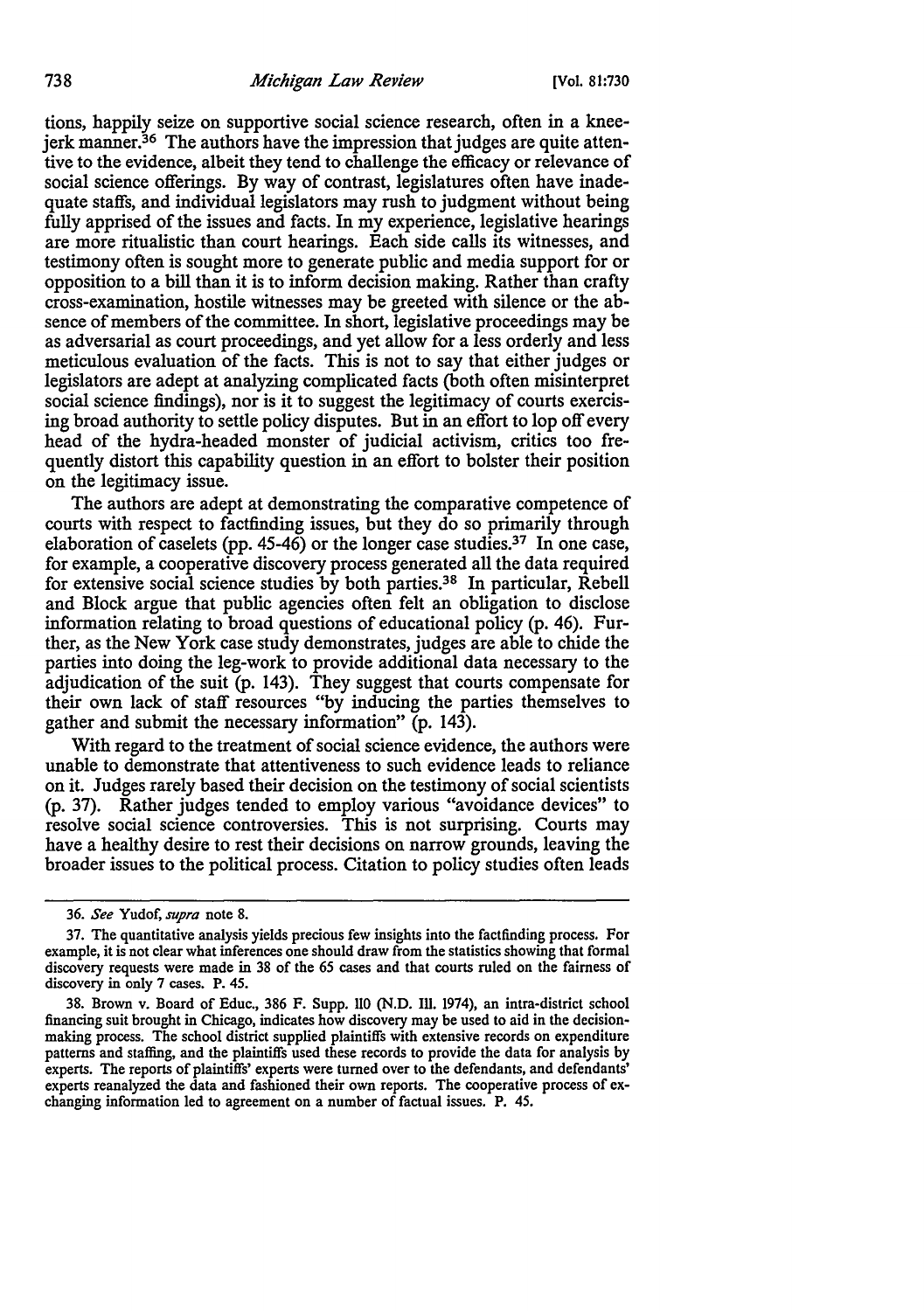to charges of "social engineering." And, as Lindblom and Cohen,<sup>39</sup> among others,40 have noted, social science evidence does not resolve difficult normative questions, it supplements but does not supersede "ordinary knowledge,"41 and frequently it does not converge around a single perspective on a problem (that is, it poses more questions than it answers). $42$  The unwillingness to rely upon social science evidence may also indicate a devotion to principle, and the absence of relevant and persuasive research. Its actual influence may be indirect and incremental over long periods of time, as findings become a part of "ordinary knowledge."

Even if courts can be faulted for ignoring the findings of students of public policy, the shortcoming is widespread among public officials, including legislators. Consider what Rebell and Block have to say about the Colorado legislature's consideration of bilingual education issues. Expert testimony "primarily served a showcase function," which interviews with legislators confirmed "did not significantly shape the final outcome" (p. 194). Alas, *Educational Policy Making and the Courts* is fully consistent with the conclusion of Lindblom and Cohen that "in public policy making, many suppliers and users of social research are dissatisfied, the former because they are not listened to, the latter because they do not hear much they want to listen to."43

The interesting question, of course, is what inferences should be drawn from the authors' comparative analysis of factfinding and decisionmaking in courts and legislatures. Are courts "better" decisionmakers than legislative bodies? What does one mean by better? This critical point will be discussed more fully below. For present purposes it suffices to note that the authors perceive the judicial process as being more analytical, more attentive to the evidence, more systematic and more comprehensive.<sup>44</sup>

41. C. LINDBLOM & D. COHEN, *supra* note 39, at 35.

42. *Id.* at 47. *See also* Cohen & Weiss, *Social Science and Social Policy: Schools and Race,* in EDUCATION, SOCIAL SCIENCE, AND THE JUDICIAL PROCESS, *supra* note 40, at 72.

43. *Id.* at I.

44. For example, in comparing the two forums in Colorado, the authors state that [t]he legislative experience in Colorado revealed a ... pattern of lack of capacity for systematic fact-gathering or analytical fact analysis. Particularly striking in this regard is the contrast between the legislative deliberations and the *Otero* trial. . . . The court's decision was, for the most part, attentive to the evidence and based on specific factual findings.

P. 194. And similarly, with regard to the New York legislature they observe that

[i]t is often assumed . . . that legislatures, in comparison with the courts, possess an independent fact-gathering capability. Despite the New York State Legislature's highranking staff resources, it does not actually provide sufficient resources for substantive investigation and research. . . .

Consequently, the legislature, like the court, was left to rely on the parties to supply basic data . . .

.. There was no pretense that evidence or expert testimony would be considered objectively and dispassionately.  $\ldots$  [T]he legislature, by the very nature of its political approach, is even more strongly inclined toward avoiding basic social fact issues [than are the courts]. As a result, in this case, no factual record that could be subjected to scrutiny was ever produced. Thus, comparing the legislature's and the court's capabilities . . . is

<sup>39.</sup> C. LINDBLOM & D. COHEN, USABLE KNOWLEDGE ch. 4 (1979).

<sup>40.</sup> *See, e.g., Cahn,Jurisprudence,* 30 **N.Y.U.** L. REV. 150 (1955); *Yudof,supra* note 8. *See generally* EDUCATION, SOCIAL SCIENCE, AND THE JUDICIAL PROCESS **(R.** Rist & **R.** Anson eds. 1972).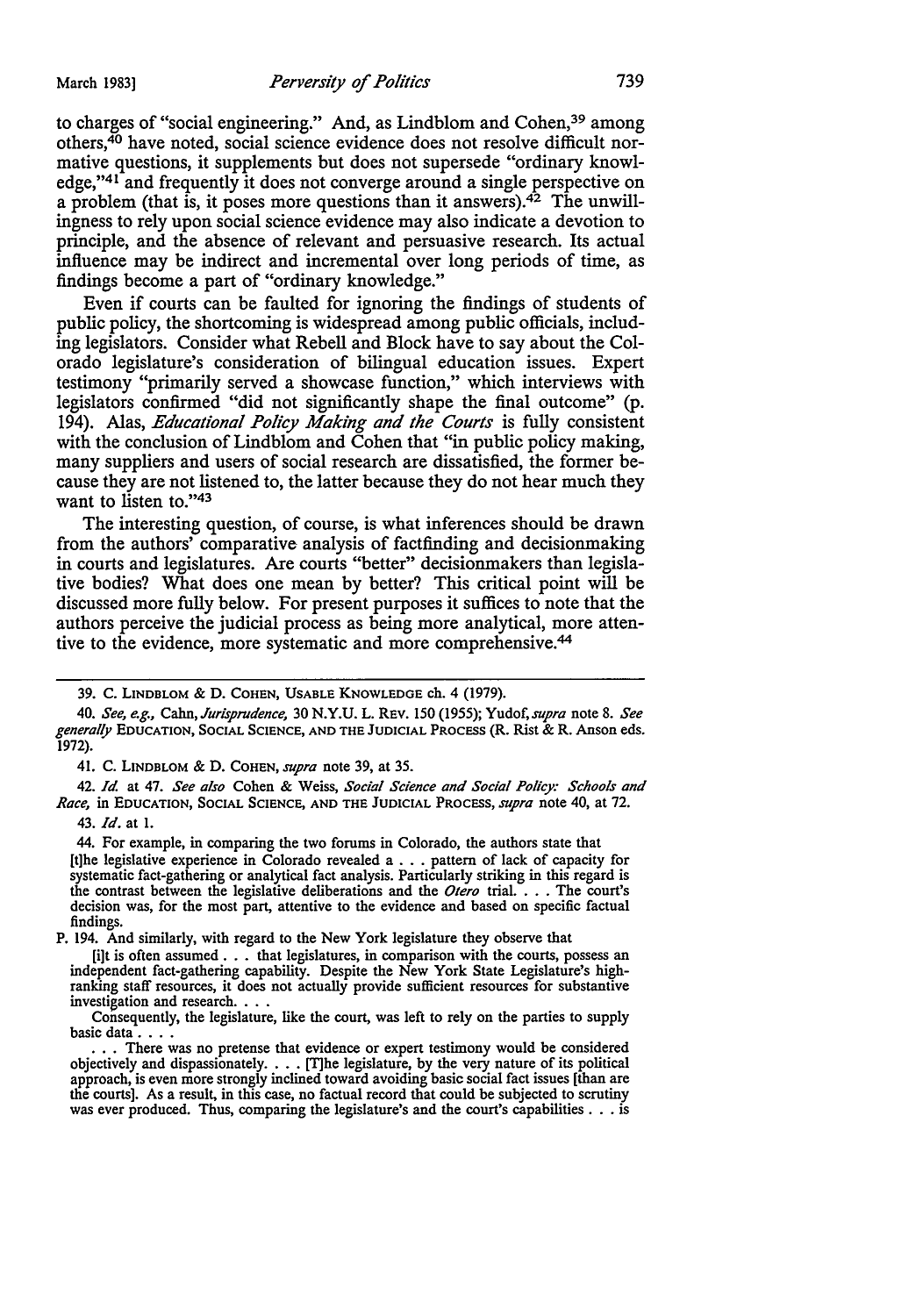The authors' empirical analysis of remedial capability issues is inconclusive. There is some evidence produced by the authors that courts are disinclined to grant broad, systemic reform decrees, and that judges attempt to adhere, as circumstances permit, to more traditional remedies (pp. 59-60). But surely the percentage of cases classified as involving reform decrees does not tell us very much about the intrusiveness of judicial remedies. And intrusiveness itself is a legitimacy question and not primarily a capability question. Finally, the dearth of meaningful measures of compliance tends to obscure the significance of empirical studies on a phenomenon as difficult to define as it is to observe.<sup>45</sup> I am skeptical that one can determine the degree of compliance with reform decrees simply by interviewing the attorneys, seventy-eight percent of whom indicated that there was "complete compliance" with the court's order (p. 65).46

Nor is the absence of contempt citations, duly noted by the authors, a bellwether for compliance (p. 70). Plaintiffs and their attorneys may not have the continuing interest, the tenacity, or the resources to monitor compliance, and generally courts are dependent on the parties to produce evidence of compliance or noncompliance. Even the extended case study of the *Chance* litigation<sup>47</sup> in New York indicates little more than that the court was a catalyst for change, ended the stalemate over personnel policies, and gave some direction to the negotiations taking place among the interested parties (pp. 118-19). If the court was not overly intrusive, it was not overly successful either (pp. 119, 146).

The most impressive aspect of *Educational Policy Making and tire Courts* is its exploration in the case studies of how remedies were formulated in legislatures and courts. The authors, supporting Chayes' thesis, found that "the process of fashioning . . . a remedy was remarkably similar in the two forums" (p. 145). In the *Chance* litigation the fashioning of an appropriate "plan" was left to the parties, with the court mediating and

45. Students of implementation theory endlessly debate the meaning of compliance and how it should be measured. *See* Clune & Lindquist, *Whal "Implemenlalion" Isn't: Toward A General Framework far Implementation Research,* 1981 Wis. L. REV. 1044,1066-72. Perhaps if the clearly identified goal is to ensure that 30% of a school district's teachers come from minority groups, compliance is not difficult to ascertain (p. 65). But if the goal is to provide an "appropriate education" to handicapped students, if the legislature had latent or conflicting objectives, or ifit intended to delegate broad authority while embracing only. symbolic reform, the difficulties of ascertaining compliance are manifest. *See, e.g., id;* Yudof, *Legalization* of *J)ispute Resolution, J)istrust* of *Authority, and Organizational Theory: Implementing J)ue Process far Students in the Public Schools,* 1981 Wis. L. REV. 891. Furthermore, defendants may comply with the letter but not the spirit of the law, *e.g.,* by providing due process hearings to students charged with misconduct but not objectively and fairly considering the student's side of the story.

46. *See generally* Kirp, *supra* note 9.

47. Chance v. Board of Examiners, 330 F. Supp. 203 (S.D.N.Y. 1971). For the barrage of additional opinions by the district and appellate courts, see pp. 262-63 n.13.

largely beside the point, simply because the legislature did not even purport to obtain and assess such data.

P. 144 (footnotes omitted). Thus, while the Rebell and Block research suggests that courts may be more capable of analyzing complex facts for decisionmaking, it also suggests that the primary distinction between courts and legislatures may be in their respective modes of solving policy problems. *See generally* Nagel, Book Review, 127 U. PA. L. REV. 1174 (1979) (arguing that Professor Tribe's rationalism should not be imposed on legislative decisionmaking).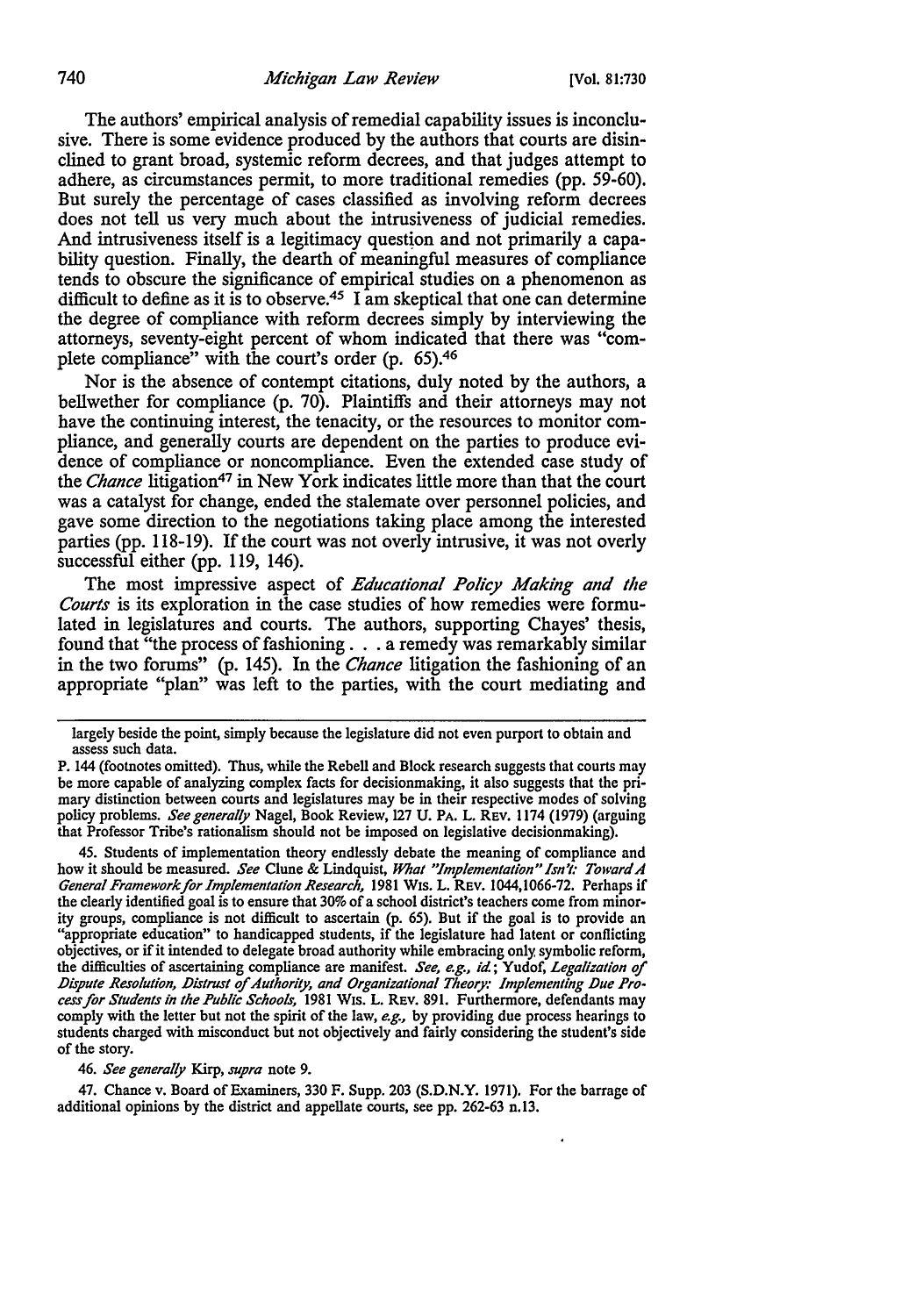arbitrating disputes in those areas where they could not reach agreement. Similarly, the various interest groups negotiated with each other in the New York legislature, with the education committee breaking deadlocks (p. 145). In Colorado, representatives of the concerned groups met with key members of the legislature and hammered out the provisions of the bilingual education bill (p. 195). Since in neither forum did public officials take primary responsibility for the remedy, the authors conclude that, in general, there is no basis for assuming that courts are less able than legislatures to deal with complex remedial issues affecting large-scale public institutions. They are subject "to the same strengths and weaknesses" (p. 145).

Perhaps the critical point here is that at the remedial stage there is often no pretense, in either courts or legislatures, of principled decisionmaking in the sense that the remedy flows logically or analytically from the identified wrongs. The parties and interest groups, with different perceptions of the problem and of what needs to be done, may each attempt a logical approach to the remedial issues, but the final result is a function of bargaining and is unlikely to reflect a unitary analytical perspective. The only major distinction that the authors suggest is that the political bargaining process over judicial remedies is limited primarily to educational issues, whereas the legislature may engage in bargaining across many public programs, trading educational expenditures for reductions or increases in other service categories (pp. 195-96).48 They infer from this that the comprehensiveness of the legislative remedies in the education sphere "can be undermined as the process unfolds by the particularistic concerns of various political interests" (p. 195). Thus, according to Rebell and Block, the politics of remedies in courts blunts accusations of judicial intrusiveness and enhances the prospects for compliance with an order, whereas in legislatures a similar political process leads to a failure to scrutinize facts and compromises the comprehensiveness of the remedy. Ah, the perversity of politics.

III

In the last chapter, in what must have been an excruciating passage for Messieurs Rebell and Block to write, the authors candidly admit that their work may have proceeded on many wrong-headed assumptions (p. 215). Courts and legislatures are highly imperfect, but the available evidence does not suggest that courts are less capable than legislatures of canvassing the different interests, ascertaining the facts, interpreting social science evidence, devising remedies, or implementing their decisions. There is plenty of ineptitude in the public sphere; neither courts nor legislatures have a monopoly. But in examining judicial activism, how relevant are the capability issues? Should we be concerned with the relative absence of principle in legislative deliberations? In other words, have the issues in the debate over judicial activism been appropriately framed? Rebell and Block think not.

[T]he critical question, we now believe, is not whether the courts are "better" or "more capable" fact-finders or implementers of remedies than are legislatures, but whether particular aspects of social problems should be handled through the principled, analytic judicial process or through the

<sup>48.</sup> *See* Nagel, *supra* note 44, at 1192.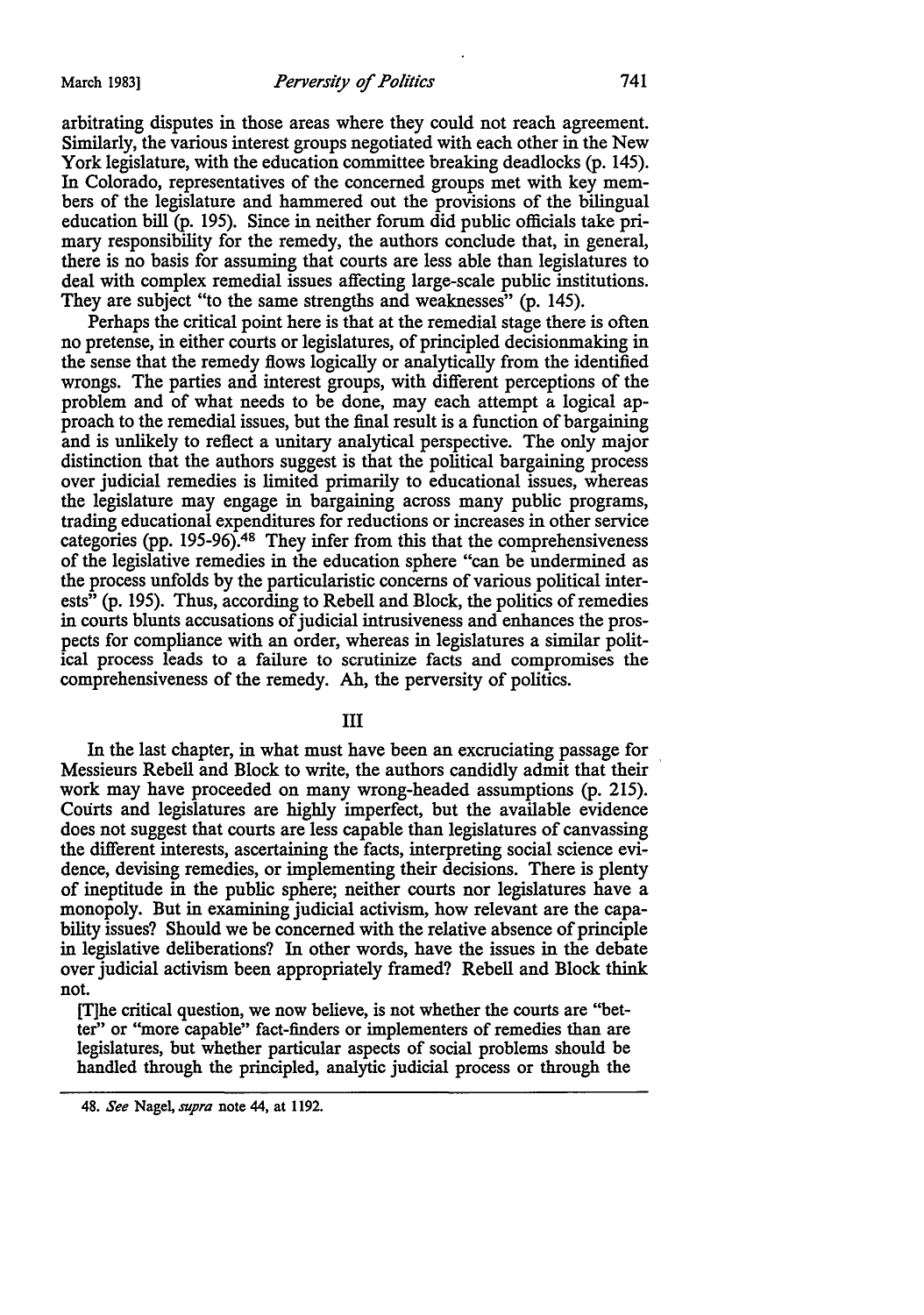instrumental, mutual adjustment patterns of the legislatures. [P. 215, footnote omitted.]

The legislative process, while not uninfluenced by principles (particularly the principles of individual members),<sup>49</sup> is largely one of reconciling differences, of bargaining, of compromise.<sup>50</sup> Information is highly relevant to the political process, "but such information need not be explored systematically nor related logically to the final outcome" (p. 208). The judicial process, on the other hand, aspires to analytic decisionmaking and to the justification of decisions in the light of principle, though the effort may fall short and politics and bargaining may influence the result (p. 208). If, as Alexander Bickel once opined, "[n]o good society can be unprincipled; and no viable society can be principle-ridden,"51 how should a democratic society go about assigning policymaking responsibilities?

This question is both broader and narrower than traditional inquiries into judicial activism. It is narrower in the sense that it assumes that principled judicial decisionmaking counters assertions that decisions of unelected federal judges, at least in constitutional litigations, are antidemocratic and hence illegitimate.<sup>52</sup> This is hardly an incontestable proposition. Robert Nagel, for example, drawing on the philosophical writings of Michael Oakeshott,53 suggests that proponents of judicial review unconvincingly seek to justify the broad influence of constitutional law on public policy "by identifying rationalism with legitimacy, somewhat as the law generally tends to confuse good argument with good policy."54 Critical theorists, building on the nihilist elements of the legal realist tradition, see neutral principles and reasoned elaboration as subterfuges for accomplishing the objectives of liberal individualism.55 Legal theory allows judges to give their decisions a gloss of inevitability as a way of obscuring value judgments and choices. 56

The question is broader in that even democratic societies must choose between analytic or rational modes of decisionmaking and what Lindblom and Cohen describe as the "interactive" method of addressing policy problems.57 There may be no neat dividing line between the two. There may be agreement that neither principle nor political bargaining should govern all manner of decisionmaking. There may be advantages in institutions with different modes of decisionmaking interacting with each other. But by some process (perhaps analytic, interactive, or both) particular types

54. Nagel, *supra* note 44, at 1183.

55. *See* Unger, *The Critical Legal Studies Movement,* 96 HARV. L. REV. 561 (1983).

56. *See, e.g., Tushnet,Deviant Science in Constitutional Law,* 59 TEXAS L. REV. 815 (1981); Tushnet, *Truth, Justice, and the American Way: An Interpretation of Public Law Scholarship In the Seventies, 51* TEXAS L. REV. 1307 (1979). *But see* P. BOBBITT, CONSTITUTIONAL FATE (1982).

57. C. LINDBLOM & D. COHEN, *supra* note 39, at 20.

<sup>49.</sup> *See* Brest, *The Conscientious Legislator's Guide to Constitutional Interpretation,* 27 STAN. L. REv. 585 (1975). *See generally* D. MORGAN, CONGRESS AND THE CONSTITUTION (1966) (exploring the interaction of constitutional principles and politics).

<sup>50.</sup> *See* Nagel, *supra* note 44, at 1191-93.

<sup>51.</sup> A. BICKEL, *supra* note 24, at 64.

<sup>52.</sup> *Seeid* 

<sup>53.</sup> M. OAKESHOTT, RATIONALISM IN POLITICS (1962).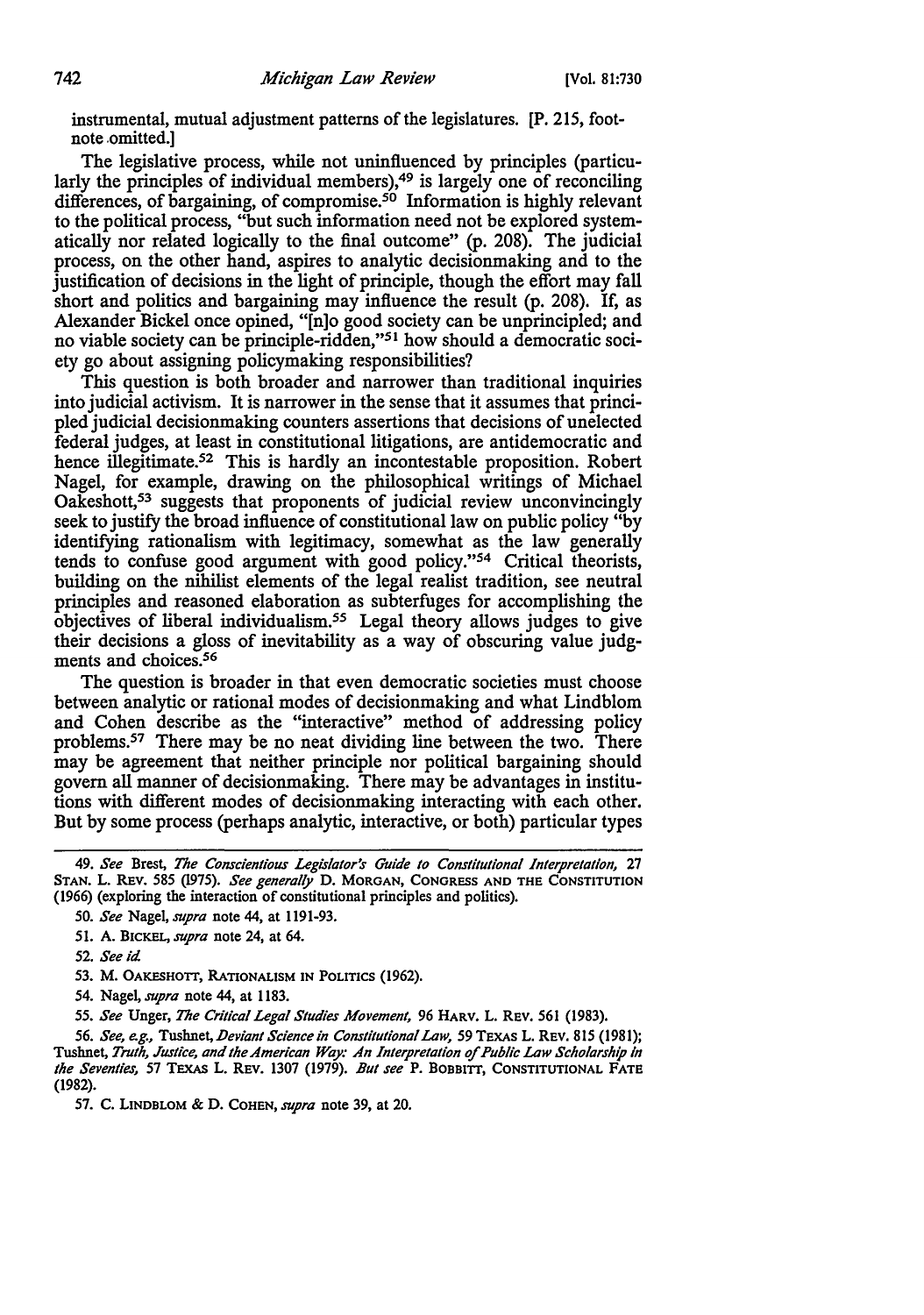of problems or issues will be thought to be better suited to one mode of problem solving or the other.58 And this is true even if federal judges stood for election every five years or if their constitutional decisions were subject to congressional revision.

Charles Lindblom and David Cohen, in their extraordinary work, *Usable Knowledge,* 59 amplify many of these themes. They compare a policy process designed to enable policy makers to understand problems and to solve them through analysis with the interactive model, the stimulation of action "so that the preferred outcome comes about without anyone's having analyzed the given problem or having achieved an analyzed solution."60 There is no strict dichotomy, but the difference in emphasis is clear:

Strictly speaking, since people never stop thinking the alternatives are a frontal analytical attack on some identified problem, or interaction in which thought or analysis is adapted to the interaction and is therefore on some issues displaced by interaction.<sup>61</sup>

For example, even if each voter is well-informed and thoughtful, there is a difference between a single person or body deciding on who should be President, in the light of certain objectives and means-ends relationships, and the aggregation of individual preferences through the interaction of elections. The ultimate choice of a President, in a sense, may be "irrational," but in another sense the choice has simply been made by another means of decisionmaking.62 So, too, the behavior of buyers and sellers in the marketplace may solve allocation of resources problems, albeit resources may also be allocated by planners employing a "frontal analytical" approach.<sup>63</sup>

The problem is that those who aspire to rationality, whether judges or policy analysts, may tend to treat interactional politics or bargaining as illegitimate, as atavistic, or as simply perverse.<sup>64</sup> Lindblom and Cohen quote

61. *Id.* at 20.

<sup>58.</sup> The distinction between interactive and rational decisionmaking has been discussed by a number of prominent scholars. Charles Lindblom, in a famous article, has compared the "science of muddling through" to goal-oriented, instrumental problemsolving. Lindblom, *The Science of "Muddling Through':* 19 Pua. Ao. REV. 79 (1959). *See also* P. PETERSON, SCHOOL POLITICS CHICAGO STYLE 128-39 (1976). Wildavsky argues that politics and markets are generally preferable to decisionmaking by experts. A. WILDAVSKY, SPEAKING TRUTH TO POWER: THE ART AND CRAFT OF POLICY ANALYSIS (1980). Daniel Bell stresses that the "hopes of rationality" - "a rationality of means that are intertwined with ends and become adjusted to each other" - "necessarily falls before politics," bargaining among persons. D. BELL, THE COMING OF POST-INDUSTRIAL SOCIETY 365 (1976). Bell casts doubt on Max Weber's notion of a progression toward rationality in advanced industrial nations, and argues that society is rebelling: "rationality, as an end, finds itself confronted by the cantankerousness of politics, the politics of interest and the politics of passion." *Id.* at 350, 366. Michael Oakeshott suggests that "the objects of our desires are known to us in the activity of seeking them," and he decries the tendency to test and reject tradition and authority in the light of rationalist criteria. **M.** OAKESHOTT, *supra* note 54, at 58. *See also* Nagel, *supra* note 44, at 1183. Oakeshott, like the others, is not rejecting common sense or purposeful behavior or thinking; rather he is attacking the modem tendency to substitute instrumental reasoning, embedded in systems of thought (whether law, political science, or policy analysis), for bargaining, tradition, and other less analytical modes of making policy decisions. *See id.* at I 183.

<sup>59.</sup> *See* text following note 39 *supra.* 

<sup>60.</sup> C. LINDBLOM & D. COHEN, *supra* note 39, at 20.

<sup>62.</sup> *Id.* at 21-22.

<sup>63.</sup> *Id.* at 22.

<sup>64.</sup> *See* **W.** LIPPMANN, *supra* note I, at 261; Nagel, *supra* note 44.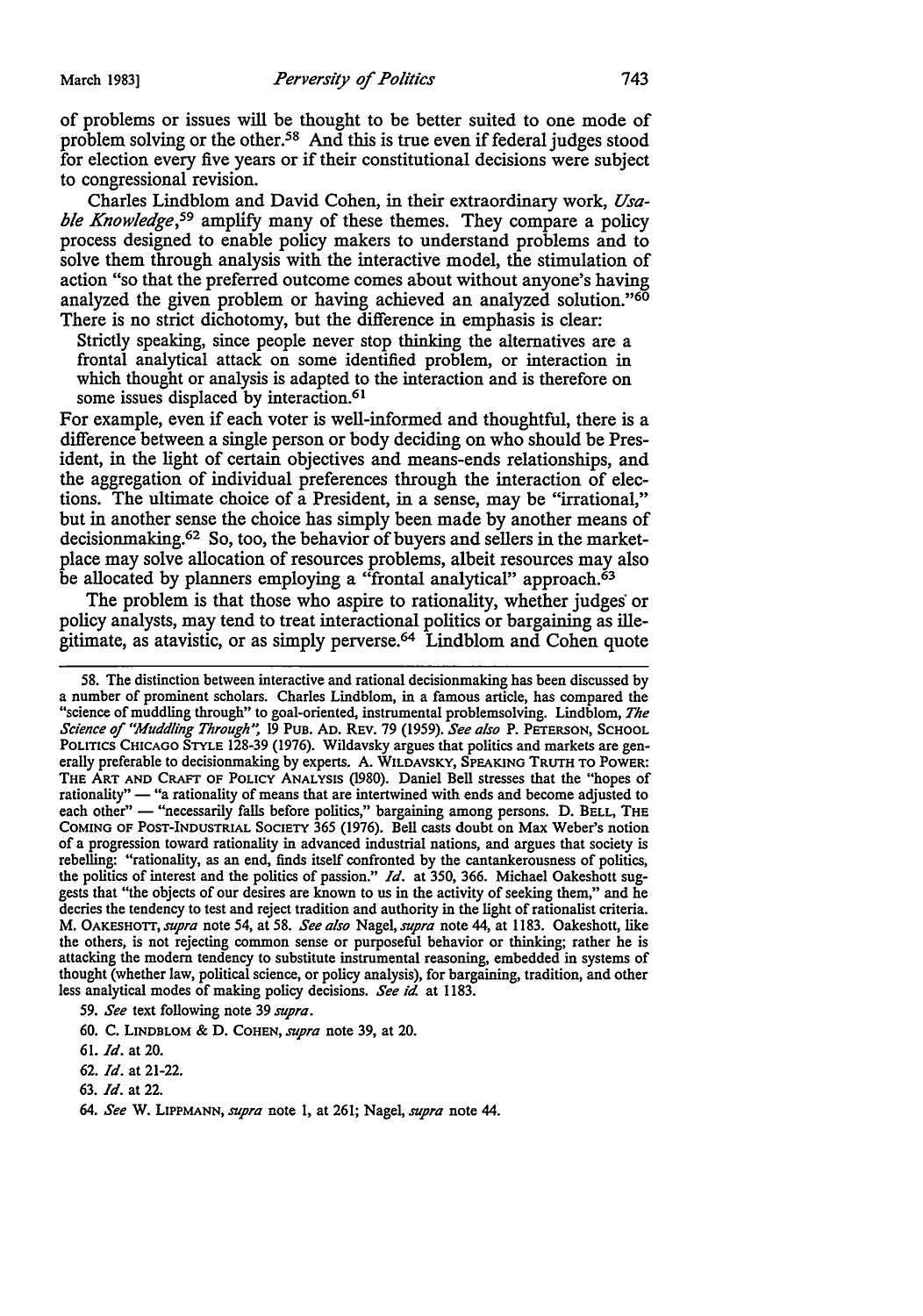numerous social scientists who view interactive problem solving as an abberation, regretting the unwillingness of legislators and other policymakers to listen to reason.65 Similarly, consider the symbolic hubris in the "rational basis test" under the equal protection clause, the notion, at least theoretically, that laws may be declared unconstitutional because of the lack of fit between means and ends.<sup>66</sup> Why is it not sufficient that the enacted law is the one that commanded a majority, that adjusted individual and group interests in a tolerable way, that reflected bargain and compromise? Perhaps I have taken the rational basis test too seriously; for the test may veil other constitutional concerns. But the purported mode of analysis is troublesome. Surely, it is one thing to reserve expressly a place for principle, to invalidate a law because it discriminates by race or violates the free exercise of religion, and it is quite another to suggest that laws fail because they fall short of meeting the analytical standards of judges.

*Educational Policy Making and the Courts* falls perilously close to embracing the hubris of rationality, of treating political processes as a lingering perversion of collective decisionmaking. If legislators do not articulate clearly their objectives, if they respond to interests and not arguments, if they ignore information or do not consider it in a detached manner, it does not follow that the decision is necessarily "wrong" or inferior to judicial decisions.67 Legislatures, of course, are not mystically endowed with wisdom. Some legislative decisions may be worse than others; sometimes there may be a failure to recognize and address constitutional concerns; ignorance or prejudice may prevail.<sup>68</sup> But there are advantages to "legislative 'irrationality.' "69 Principle may legitimate decisions, but so may politics. And "politics is haggling, or else it is force."70

To some extent, Rebell and Block recognize these points. When all is said and done they are uncomfortable with some of the inferences that may be drawn from their study of comparative institutional capabilities. They have disarmed some of the critics of judicial activism, they have shown that courts are not bumbling fact-finders incapable of recognizing diverse interests or devising comprehensive remedies, but in so doing they have raised other issues. If courts bargain over remedies like legislatures, does this not

69. Nagel, *supra* note 44, at 1192.

If values need not be formally articulated and consistently pursued, legislators can serve many interests at once . • . . Legislators are free to respond to intensity as well as articulateness . . . . Even if no objective is fully achieved, many groups can be partially satisfied and can therefore be expected to retain some sense of loyalty to the governmental process. Because negotiation and trading "across substantive fields" are encouraged, the hard sacrifices that different allocations of resources require are implicitly recognized,  $\ldots$  Because compromise is necessary and abstract argument is of limited value, groups are encouraged to find the common ground in their positions, rather than to insist on apparently irreconcilable differences of principle.

*/ Id.* at 1192-93.

70. D. BELL, *supra* note 58, at 365.

<sup>65.</sup> C. LINDBLOM & D. COHEN, *supra* note 39, at ch. 3.

<sup>66.</sup> Nagel, *supra* note 44, at 1189-91. *See generally* P. BREST & s. LEVINSON, PROCESSES OF CONSTITUTIONAL DECISIONMAKING 549-76 (2d ed. 1983).

<sup>67.</sup> Nagel, *supra* note 44, at 1191-92.

<sup>68.</sup> *See generally* Bice, *Rationality Analysis in Constitutional Law,* 65 MINN. L. REV. I (1980).